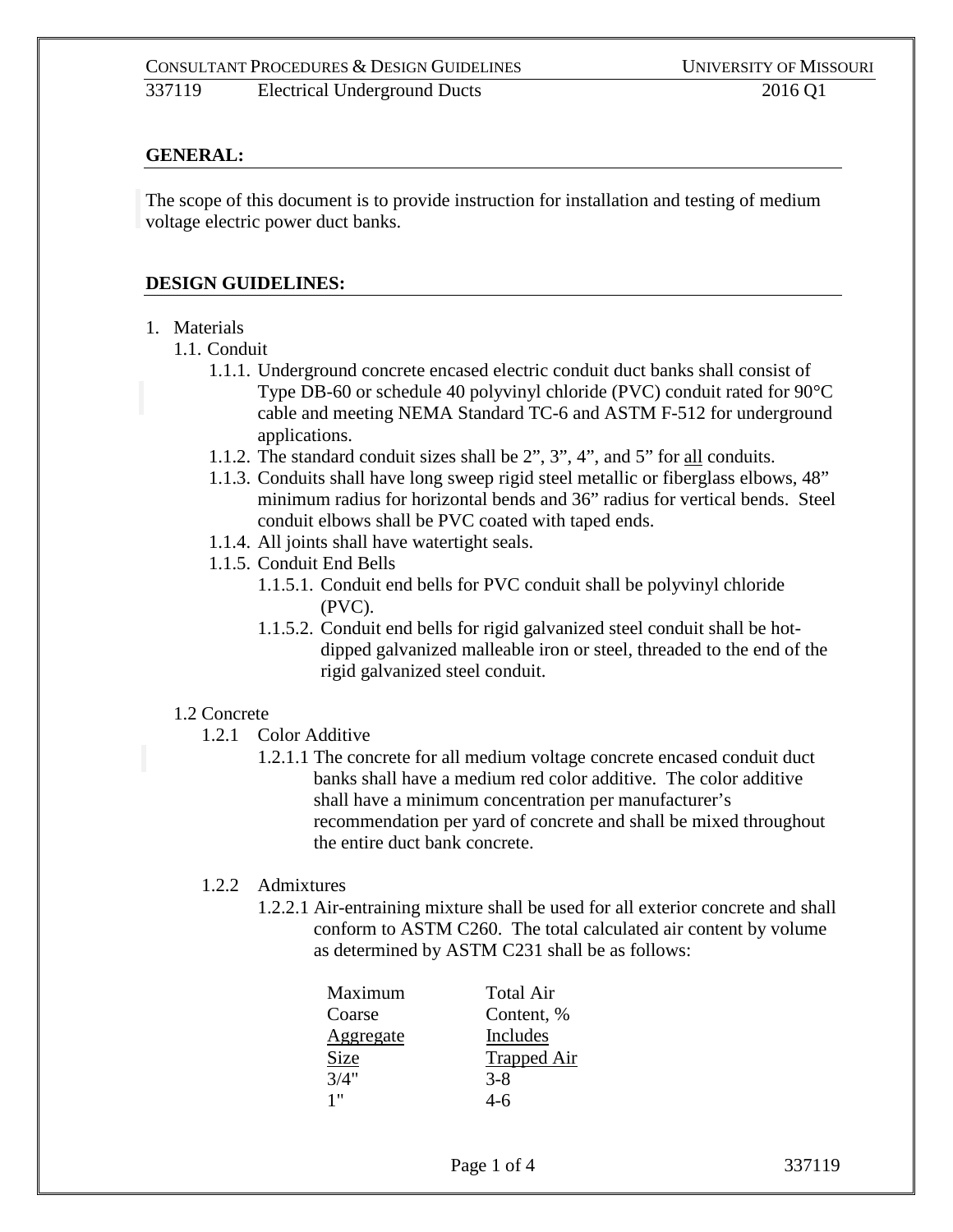- 1.2.2.2 Water reducing admixture shall be used to reduce the total water requirements. Water reducing admixture shall meet the requirements of ASTM C494, Type A.
- 1.2.2.3 Calcium chloride or accelerating admixtures containing calcium chloride shall not be used.
- 1.2.3 Proportioning
	- 1.2.3.1 Concrete slump at the time of placement as determined by ASTM C13 shall be 3" to 4". Tolerance up to 1" above maximum will be allowed providing average of batches tested does not exceed maximum.
	- 1.2.3.2 The minimum 28 day concrete compressive strength for concrete shall be 4,000 psi (6 sacks/cu. yd. minimum).
- 1.2.4 Reinforcement
	- 1.2.4.1 All concrete encased electric conduit duct banks shall contain steel reinforcing throughout the entire length as indicated on standard detail drawings. The minimum size of reinforcing steel shall be size No. 4.
- 1.2.5 Backfill
	- 1.2.5.1 Backfill material shall be compacted clean dirt or ¾" minus waste rock fill. No concrete or large rocks are to be used.
- 1.3 Accessories
	- 1.3.1 The pull string installed in spare conduits shall have a minimum of 240 lbs. tensile strength, shall be rot and mildew resistant, and shall be made of nylon or polypropylene. Pull string shall have permanently printed sequential measurements at one foot increments.
	- 1.3.2 Use plastic plugs with wick for drainage to seal spare conduits in manholes.
- 1.4 Underground Warning Tape
	- 1.4.1 Warning tape shall be fabricated from polyethylene film, shall contain no metal, and shall be 6 inches wide and not less than 3.5 mils thick.
	- 1.4.2 Warning tape shall be high visibility red in color and imprinted at frequent intervals with black letters having the following wording: CAUTION BURIED ELECTRICAL LINE BELOW

# 2. Installation

- 2.1. Conduit and Duct Banks
	- 2.1.1. Conduit shall be adequately and properly supported with base spacers on solid earth, or other indicated means, throughout the entire length of the run. All conduits shall be laid straight and true.
	- 2.1.2. Verify routing locations of conduit prior to rough-in.
	- 2.1.3. Couplings for conduits in a group shall be staggered at least six (6) inches.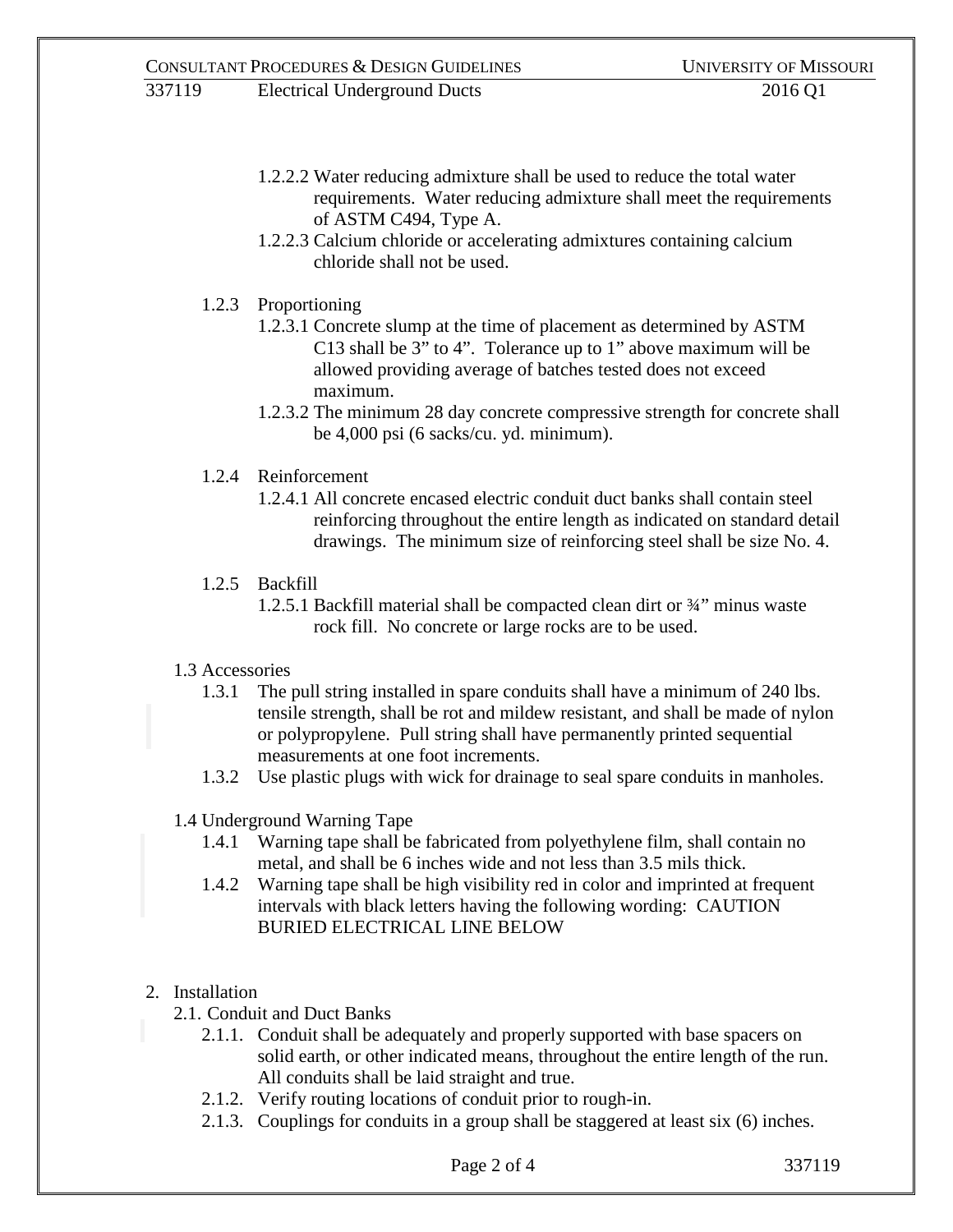## CONSULTANT PROCEDURES & DESIGN GUIDELINES UNIVERSITY OF MISSOURI

- 337119 Electrical Underground Ducts 2016 Q1 2.1.4. Underground conduit duct banks shall be installed a minimum of 36" below finished grade to the top surface of the duct bank.
	- 2.1.5. Underground conduit duct banks shall be at least 12 inches away from all other underground utilities; gas, water, electric, telephone, communications, etc., and at least 36 inches away from steam pipe lines and steam tunnels, trenches, or manholes.
	- 2.1.6. Intermediate and base spacers shall be used to obtain uniform separation and alignment during the installation of the concrete for concrete encased duct banks. Maximum intervals between spacers shall be 8 feet.
	- 2.1.7. Concrete encased conduit duct bank penetrations into manholes shall continue completely through the wall of the manhole and shall use one large hole rather than several smaller holes. If this method is not practical, the concrete may stop outside the manhole but must be pinned to the manhole with steel pins to prevent any differential settlement.
	- 2.1.8. Conduit end bells shall be installed at all conduit terminations in each manhole.
		- 2.1.8.1. Conduit end bells for PVC conduit shall be cast in place in the concrete wall of the manhole and glued to each end of each PVC conduit.
		- 2.1.8.2. Conduit end bells for rigid galvanized steel conduit shall be cast in place in the concrete wall of the manhole 3" between conduits and on outside including the bottom.
	- 2.2. Concrete
		- 2.2.1. All duct banks used for 13.8Kv system shall be encased in red concrete.
		- 2.2.2. Placing, Curing, and Backfill
			- 2.2.2.1. Precautions shall be used to prevent ducts from floating.
			- 2.2.2.2. Concrete shall be placed with the aid of a mechanical vibrator.
			- 2.2.2.3. Curing shall be continued for at least 7 days in the case of all concrete except high-early-strength concrete for which the period shall be at least 3 days. Excavations should not be backfilled until concrete has cured.
			- 2.2.2.4. In no cases shall ductbank sidewall thickness exceed 12" from side of duct.
		- 2.2.3. Reinforcement
			- 2.2.3.1. The reinforcing steel shall be installed longitudinally, at each corner of the duct bank (in cross section) and along the top and bottom and sides at a maximum of 12 inches on center. All reinforcing steel (including bottom) shall have a minimum concrete cover of 1-1/2 inches. Reinforcing shall be installed latitudinal, as needed, to hold the longitudinal steel in place during the placement of the concrete but no more than 48" apart. Refer to standard detail drawings.
	- 2.3. Accessories
		- 2.3.1. All empty or "spare" conduits shall have a nylon or polypropylene pull string installed for future use. Leave not less than 2 feet of slack at each end of pull string.